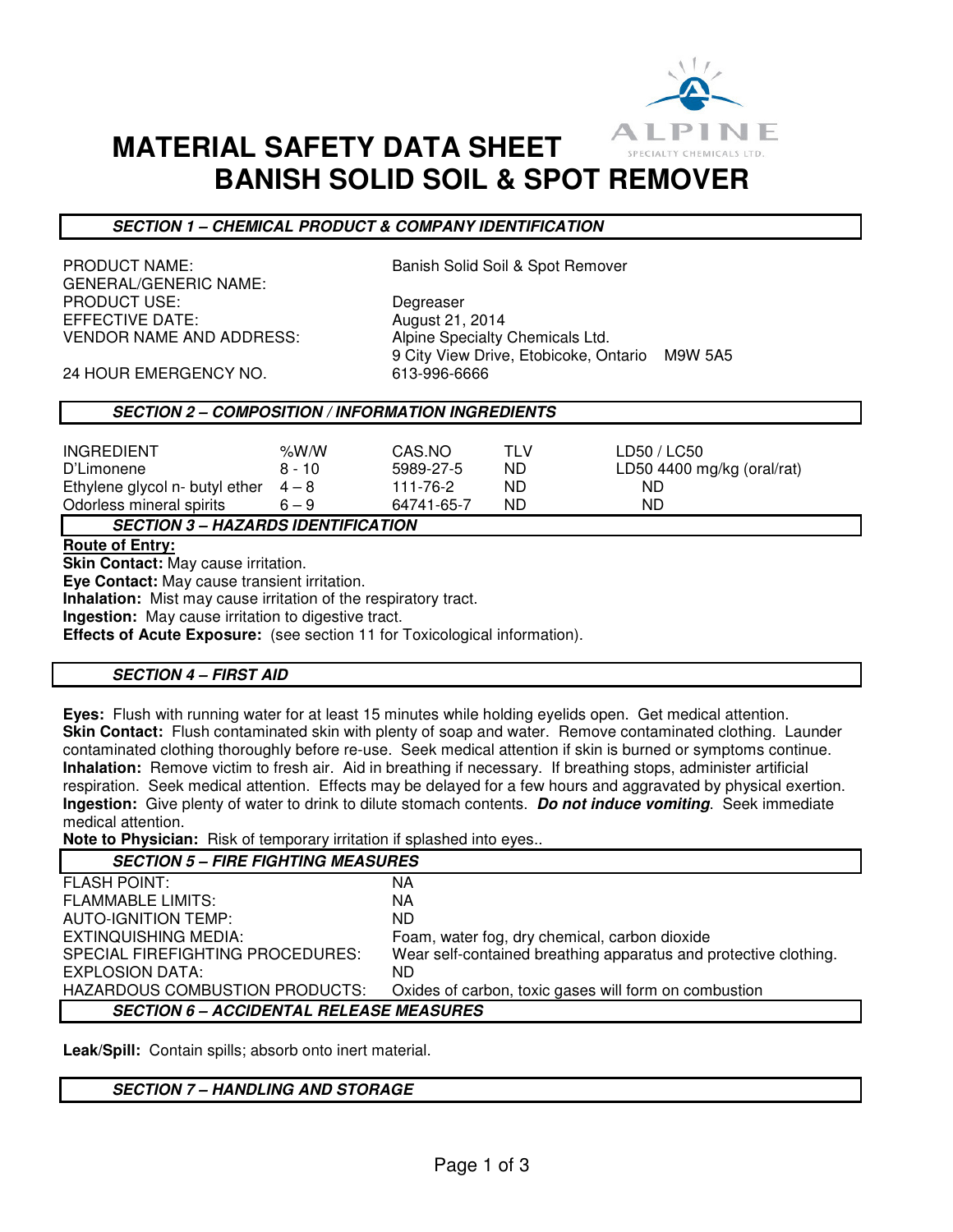# **MATERIAL SAFETY DATA SHEET BANISH SOLID SOIL & SPOT REMOVER**

**Handling Procedures**: Avoid all skin contact. Ventilate adequately, otherwise wear an appropriate breathing apparatus. Avoid contact with eyes, skin or clothing. Keep container closed when not in use. **Storage Procedures**: Keep from freezing. Keep containers closed when not in use.

# **SECTION 8 – EXPOSURE CONTROLS**

| <b>PROTECTIVE EQUIPMENT TO BE USED:</b> |                                          |  |  |  |
|-----------------------------------------|------------------------------------------|--|--|--|
| RESPIRATORY PROTECTION:                 | Not required under adequate ventilation. |  |  |  |
| VENTILATION:                            | General ventilation adequate.            |  |  |  |
| PROTECTIVE GLOVES:                      | impervious gloves                        |  |  |  |
| EYE PROTECTION:                         | Chemical splash goggles                  |  |  |  |
| OTHER PROTECTIVE MEASURES:              | Wear suitable protective clothing.       |  |  |  |
|                                         |                                          |  |  |  |

# **SECTION 9 – PHYSICAL PROPERTIES**

| <b>PHYSICAL STATE:</b>   | Solid              |
|--------------------------|--------------------|
| APPEARANCE AND ODOUR:    | Opaque-White solid |
| <b>ODOUR THRESHOLD:</b>  | <b>ND</b>          |
| <b>SPECIFIC GRAVITY:</b> | 1.05               |
| <b>VAPOUR PRESSURE:</b>  | ND.                |
| <b>VAPOUR DENSITY:</b>   | ND.                |
| PH (5 % solution):       | $9 - 10$           |
| <b>EVAPORATION RATE:</b> | ND.                |
| INITIAL BOILING POINT:   | NA                 |
| WATER SOLUBILITY:        | Complete           |
| <b>FREEZING POINT:</b>   | N?A                |
| <b>FLASH POINT:</b>      | 150°C              |

| <b>SECTION 10 - STABILITY AND REACTIVITY</b> |                                  |
|----------------------------------------------|----------------------------------|
| STABILITY:                                   | Stable                           |
| INCOMPATIBILITY:                             | Do not mix with strong oxidants. |
| HAZARDOUS DECOMPOSITION PRODUCTS:            | ND.                              |
| HAZARDOUS POLYMERIZATION:                    | ND                               |
| CONDITIONS TO AVOID:                         | ND                               |
|                                              |                                  |

| <b>SECTION 11 - TOXICOLOGICAL INFORMATION</b> |                                                                           |  |  |
|-----------------------------------------------|---------------------------------------------------------------------------|--|--|
| THRESHOLD LIMIT VALUE:                        | ND.                                                                       |  |  |
| EFFECTS OF ACCUTE EXPOSURE:                   |                                                                           |  |  |
| <b>SKIN CONTACT:</b>                          | May cause irritation.                                                     |  |  |
| EYE CONTACT:                                  | May cause damage it not treated promptly.                                 |  |  |
| INHALATION:                                   | Breathing mist or spray may cause nasal and respiratory tract irritation. |  |  |
| INGESTION:                                    | May cause irritation to digestive tract.                                  |  |  |
| EFFECT OF CHRONIC EXPOSURE:                   | Not known.                                                                |  |  |
| IRRITANCY OF PRODUCT:                         | ND.                                                                       |  |  |
| CARCINOGENICITY:                              | ΝA                                                                        |  |  |
| SENSITIZATION TO MATERIAL:                    | ND.                                                                       |  |  |
| REPRODUCTION TOXICITY:                        | ND.                                                                       |  |  |
| <b>TERATOGENTICITY</b>                        | ND.                                                                       |  |  |
| MUTAGENICITY:                                 | ND.                                                                       |  |  |
| AFATIAN JA – FAALAAIA IL AANAIRERITIAN        |                                                                           |  |  |

**SECTION 12 – ECOLOGICAL CONSIDERATION** 

No permanent effects on ecosystems.

# **SECTION 13 – DISPOSAL CONSIDERATIONS**

**Waste Disposal:** In accordance with federal, provincial or local government requirements.

## **SECTION 14 – TRANSPORT INFORMATION**